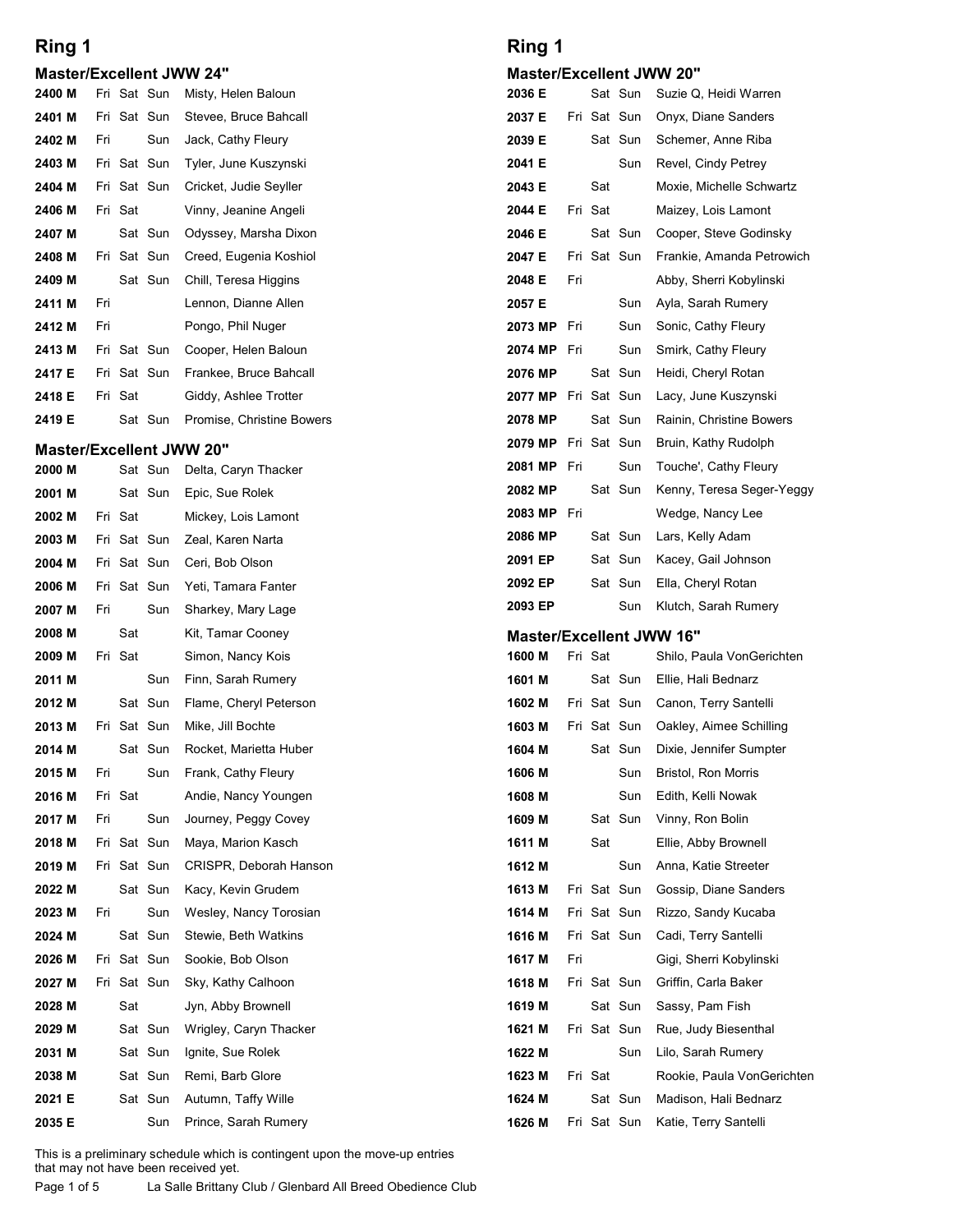### Master/Excellent JWW 16"

| Ring 1                                |     |         |             |                                                | Ring 1           |            |         |                        |                                                     |
|---------------------------------------|-----|---------|-------------|------------------------------------------------|------------------|------------|---------|------------------------|-----------------------------------------------------|
| <b>Master/Excellent JWW 16"</b>       |     |         |             |                                                |                  |            |         |                        | <b>Master/Excellent JWW 8"</b>                      |
| 1627 M                                |     |         | Fri Sat Sun | Tally, Aimee Schilling                         | 811 M            |            | Sat     |                        | Wise Guy, Mona                                      |
| 1607 E                                |     |         | Sat Sun     | Maddie, Sharon Robertson                       | 815 E            |            |         | Sat Sun                | Mellow, Susan Cl                                    |
| 1631 E                                | Fri |         |             | Titus, Tracy Newman                            | 828 MP           | Fri        |         |                        | Herbie, Phil Nuge                                   |
| 1647 MP                               | Fri |         |             | Ellie, Kim Licthenberger                       | 829 MP           |            |         | Sat Sun                | Rowdy, Jennifer F                                   |
| 1648 MP                               | Fri |         | Sun         | Brie, Leslie Bower                             | 831 MP           |            | Fri Sat |                        | Storm, Nancy Yo                                     |
| 1649 MP                               |     | Fri Sat |             | Dirk, Leslie Forrest                           | 832 MP           | Fri        |         | Sun                    | Liam, Yohko Katz                                    |
| <b>1651 MP</b> Fri Sat Sun<br>1652 MP |     |         | Sun         | Frisco, Ninette Sandefur<br>AJ, Katie Streeter | 833 MP<br>837 EP |            |         | Sat Sun<br>Fri Sat Sun | Smooch, Patricia<br>Bruiser, Brian Co               |
| 1653 MP                               | Fri |         | Sun         | Scout, David Booth                             |                  |            |         |                        |                                                     |
| 1654 MP                               |     |         | Sat Sun     | Echo, Taffy Wille                              | 400 MP           |            |         | Sat Sun                | <b>Master/Excellent JWW 4"</b><br>Teila, Sherry Spe |
| 1656 MP                               |     | Fri Sat |             | Hidee, Bob Melka                               | 401 MP           |            |         | Sat Sun                | Finnick, Jennifer                                   |
| 1657 MP                               |     | Fri Sat |             | Brecken, Kathy Goodell                         | 402 MP           |            |         | Sun                    | Autumn, Cathy Fl                                    |
| 1658 MP                               |     |         | Sun         | Giulia, Cathy Fleury                           | 406 EP           |            |         | Sun                    | Gamora, Sally Bo                                    |
| 1659 MP                               |     |         | Sat Sun     | Aliyah, Sherri Walker                          | T2B 24"          |            |         |                        |                                                     |
| 1661 MP Fri                           |     |         | Sun         | Shelby, Theresa Przybylski                     | 2401             | Fri        |         |                        | Stevee, Bruce Ba                                    |
| 1662 MP                               |     |         | Sat Sun     | Redford, Peggy Covey                           | 2411             | Fri        |         |                        | Lennon, Dianne A                                    |
| 1663 MP                               |     |         | Sat Sun     | Stat, Diane Sanders                            | 2412             | Fri        |         |                        | Pongo, Phil Nuge                                    |
| 1664 MP Fri                           |     |         |             | Robin, Sue Fregien                             | 2417             | Fri        |         |                        | Frankee, Bruce B                                    |
| 1669 EP                               |     |         | Sat Sun     | Mo, Lisa Hanley                                | 2418             | Fri        |         |                        | Giddy, Ashlee Tro                                   |
| 1672 EP                               |     | Sat     |             | Pizzazz, Michelle Kolb                         | 2429             | Fri        |         |                        | Four, Melanie He                                    |
|                                       |     |         |             | <b>Master/Excellent JWW 12"</b>                | <b>T2B 20"</b>   |            |         |                        |                                                     |
| 1200 M<br>1201 M                      | Fri | Fri Sat | Sun         | Louis, Renate Skinner<br>Brio, Faye Roche      | 2004             | Fri        |         |                        | Ceri, Bob Olson                                     |
| 1202 M                                |     |         | Fri Sat Sun | Ditto, Mary Doyle                              | 2006             | Fri        |         |                        | Yeti, Tamara Fan                                    |
| 1203 M                                |     |         | Fri Sat Sun | Aleena, Supavee Janlekha                       | 2007             | Fri        |         |                        | Sharkey, Mary La                                    |
| 1206 M                                |     |         | Fri Sat Sun | McCubbie, Paiboon Tanapipatkulchai             | 2009             | Fri        |         |                        | Simon, Nancy Ko                                     |
| 1207 M                                | Fri |         | Sun         | Skye, Han Yu                                   | 2016<br>2023     | Fri<br>Fri |         |                        | Andie, Nancy You<br>Wesley, Nancy T                 |
| 1208 M                                |     | Fri Sat |             | Haley, Dan Gebhardt                            | 2027             | Fri        |         |                        | Sky, Kathy Calho                                    |
| 1204 E                                |     |         | Sat Sun     | Sterling, Marsha Dixon                         | 2047             | Fri        |         |                        | Frankie, Amanda                                     |
| 1212 E                                | Fri |         | Sun         | Cooper, Judy Biesenthal                        | 2048             | Fri        |         |                        | Abby, Sherri Koby                                   |
| 1213 E                                |     | Sat     |             | Topper, Mona Lilly                             | 2063             | Fri        |         |                        | Aura, Brian Cohe                                    |
| 1230 MP Fri Sat Sun                   |     |         |             | Helix, Deborah Hanson                          | 2079 P           | Fri        |         |                        | Bruin, Kathy Rud                                    |
| <b>1231 MP</b> Fri Sat                |     |         |             | Tika, Candie Dodson                            | 2083 P           | Fri        |         |                        | Wedge, Nancy Le                                     |
| 1232 MP Fri Sat Sun                   |     |         |             | Trump, Terry Santelli                          | T2B 16"          |            |         |                        |                                                     |
|                                       |     |         |             | <b>Master/Excellent JWW 8"</b>                 | 1603             | Fri        |         |                        | Oakley, Aimee So                                    |
| 800 M                                 |     | Sat     |             | Rooster, Mona Lilly                            | 1616             | Fri        |         |                        | Cadi, Terry Sante                                   |
| 801 M                                 |     | Sat     |             | Tess, Ken Smith                                | 1617             | Fri        |         |                        | Gigi, Sherri Kobyl                                  |
| 802 M                                 |     |         | Sat Sun     | Bean, Susan Chapman                            | 1618             | Fri        |         |                        | Griffin, Carla Bak                                  |
| 803 M<br>804 M                        |     | Fri Sat | Sun         | Digby, Jeanine Angeli<br>Dallas, Sally Boeke   | 1627             | Fri        |         |                        | Tally, Aimee Schi                                   |
| 806 M                                 |     |         | Sat Sun     | Gretzky, Maria Sutjiamin                       | 1631             | Fri        |         |                        | Titus, Tracy Newr                                   |
| 807 M                                 |     |         | Fri Sat Sun | Daisy, Laura Donaldson                         | 1653 P           | Fri        |         |                        | Scout, David Boo                                    |
| 808 M                                 |     |         | Fri Sat Sun | Mint, Maxine Brinker                           | 1664 P           | Fri        |         |                        | Robin, Sue Fregio                                   |
| 809 M                                 |     |         | Fri Sat Sun | Gigolo, Mary Doyle                             | T2B 12"          |            |         |                        |                                                     |
|                                       |     |         | Sat Sun     | Forrest, Brianna Bedrosian                     | 1200             | Fri        |         |                        | Louis, Renate Sk                                    |

### Master/Excellent JWW 8"

| Ring 1                                  |            |         |             |                                           |
|-----------------------------------------|------------|---------|-------------|-------------------------------------------|
|                                         |            |         |             |                                           |
| <b>Master/Excellent JWW 8"</b><br>811 M |            | Sat     |             | Wise Guy, Mona Lilly                      |
| 815 E                                   |            |         | Sat Sun     | Mellow, Susan Chapman                     |
| 828 MP                                  | Fri        |         |             | Herbie, Phil Nuger                        |
| 829 MP                                  |            |         | Sat Sun     | Rowdy, Jennifer Panattoni                 |
| 831 MP                                  |            | Fri Sat |             | Storm, Nancy Youngen                      |
| 832 MP                                  | Fri        |         | Sun         | Liam, Yohko Katz                          |
| 833 MP                                  |            |         | Sat Sun     | Smooch, Patricia Burgess                  |
| 837 EP                                  |            |         | Fri Sat Sun | Bruiser, Brian Cohen                      |
| <b>Master/Excellent JWW 4"</b>          |            |         |             |                                           |
| 400 MP                                  |            |         | Sat Sun     | Teila, Sherry Speckels                    |
| 401 MP                                  |            |         | Sat Sun     | Finnick, Jennifer Panattoni               |
| 402 MP                                  |            |         | Sun         | Autumn, Cathy Fleury                      |
| 406 EP                                  |            |         | Sun         | Gamora, Sally Boeke                       |
| T2B 24"<br>2401                         | Fri        |         |             | Stevee, Bruce Bahcall                     |
| 2411                                    | Fri        |         |             | Lennon, Dianne Allen                      |
| 2412                                    | Fri        |         |             | Pongo, Phil Nuger                         |
| 2417                                    | Fri        |         |             | Frankee, Bruce Bahcall                    |
| 2418                                    | Fri        |         |             | Giddy, Ashlee Trotter                     |
| 2429                                    | Fri        |         |             | Four, Melanie Herbst                      |
| T2B 20"                                 |            |         |             |                                           |
| 2004                                    | Fri        |         |             | Ceri, Bob Olson                           |
| 2006                                    | Fri        |         |             | Yeti, Tamara Fanter                       |
| 2007                                    | Fri        |         |             | Sharkey, Mary Lage                        |
| 2009                                    | Fri        |         |             | Simon, Nancy Kois                         |
| 2016                                    | Fri        |         |             | Andie, Nancy Youngen                      |
| 2023                                    | Fri        |         |             | Wesley, Nancy Torosian                    |
| 2027                                    | Fri        |         |             | Sky, Kathy Calhoon                        |
| 2047                                    | Fri        |         |             | Frankie, Amanda Petrowich                 |
| 2048                                    | Fri        |         |             | Abby, Sherri Kobylinski                   |
| 2063<br>2079 P                          | Fri<br>Fri |         |             | Aura, Brian Cohen<br>Bruin, Kathy Rudolph |
| 2083 P                                  | Fri        |         |             | Wedge, Nancy Lee                          |
| T2B 16"                                 |            |         |             |                                           |
| 1603                                    | Fri        |         |             | Oakley, Aimee Schilling                   |
| 1616                                    | Fri        |         |             | Cadi, Terry Santelli                      |
| 1617                                    | Fri        |         |             | Gigi, Sherri Kobylinski                   |
| 1618                                    | Fri        |         |             | Griffin, Carla Baker                      |
| 1627                                    | Fri        |         |             | Tally, Aimee Schilling                    |
| 1631                                    | Fri        |         |             | Titus, Tracy Newman                       |
|                                         | Fri        |         |             | Scout, David Booth                        |
| 1653 P                                  |            |         |             |                                           |
| 1664 P                                  | Fri        |         |             | Robin, Sue Fregien                        |

1200 Fri Louis, Renate Skinner

 $\mathcal{L}_{1}$  . The figure  $\mathcal{L}_{2}$  is the figure of  $\mathcal{L}_{1}$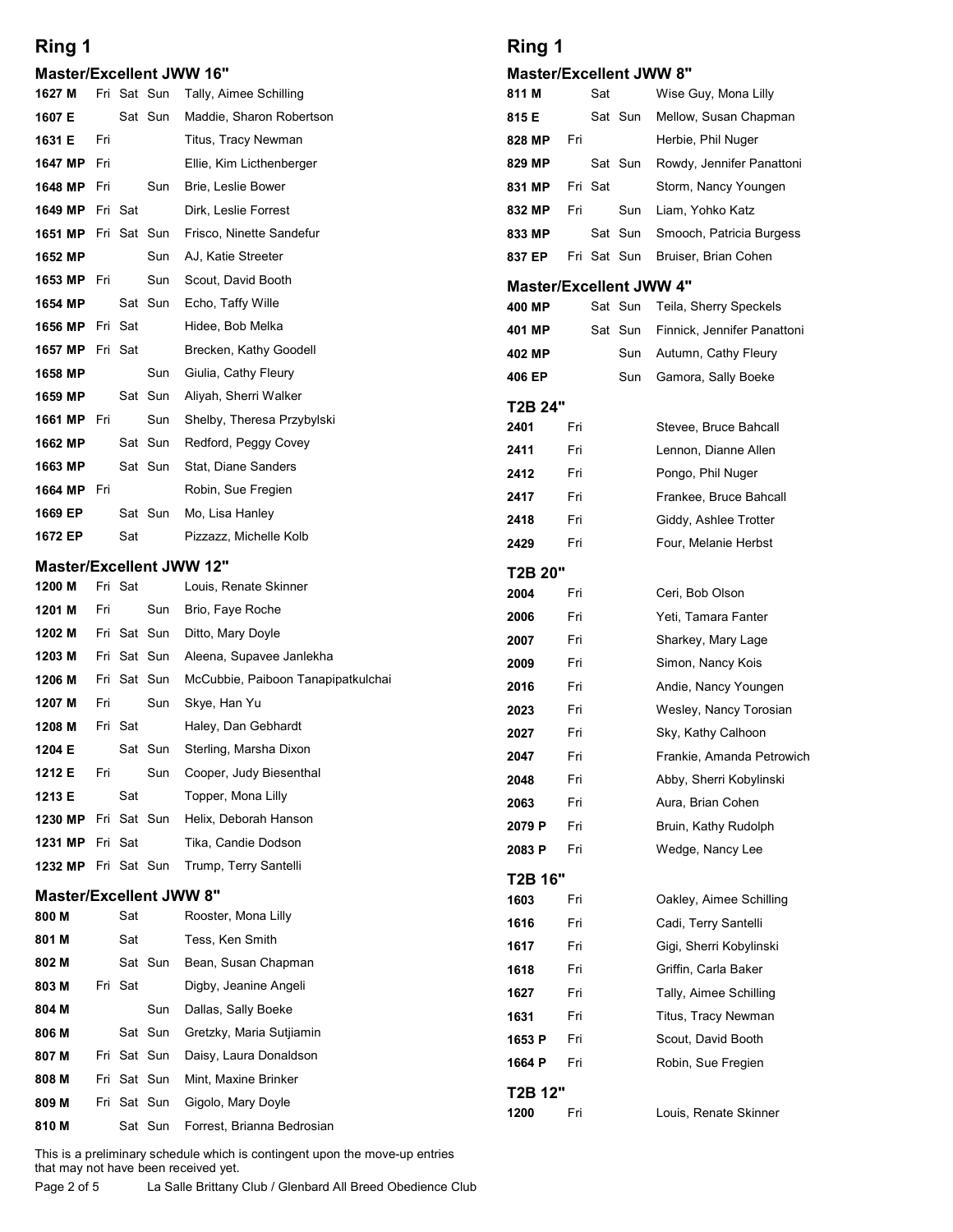| Ring 1                          |     |                |             |                                        | Ring 1            |     |         |                     |                                                     |
|---------------------------------|-----|----------------|-------------|----------------------------------------|-------------------|-----|---------|---------------------|-----------------------------------------------------|
| T2B 12"<br>1208                 | Fri |                |             | Haley, Dan Gebhardt                    | 2021 E            |     |         | Sat Sun             | <b>Master/Excellent Std 20"</b><br>Autumn, Taffy Wi |
| T2B 8"                          |     |                |             |                                        | 2028 E            |     | Sat     |                     | Jyn, Abby Brown                                     |
| 803                             | Fri |                |             | Digby, Jeanine Angeli                  | 2035 E            |     |         | Sun                 | Prince, Sarah Ru                                    |
| 837 P                           | Fri |                |             | Bruiser, Brian Cohen                   | 2036 E            |     |         | Sat Sun             | Suzie Q, Heidi W                                    |
| <b>Master/Excellent Std 24"</b> |     |                |             |                                        | 2038 E            |     |         | Sat Sun             | Remi, Barb Glore                                    |
| 2400 M                          |     |                | Fri Sat Sun | Misty, Helen Baloun                    | 2039 E            |     |         | Sat Sun             | Schemer, Anne F                                     |
| 2401 M                          |     |                | Fri Sat Sun | Stevee, Bruce Bahcall                  | 2041 E            |     |         | Sun                 | Revel, Cindy Petr                                   |
| 2402 M                          | Fri |                | Sun         | Jack, Cathy Fleury                     | 2042 E            |     |         | Sat Sun             | Brecon, Beth Wa                                     |
| 2403 M                          |     |                | Fri Sat Sun | Tyler, June Kuszynski                  | 2043 E            |     | Sat     |                     | Moxie, Michelle S                                   |
| 2404 M                          |     |                | Fri Sat Sun | Cricket, Judie Seyller                 | 2044 E            |     | Fri Sat |                     | Maizey, Lois Lam                                    |
| 2406 M                          |     | Fri Sat        |             | Vinny, Jeanine Angeli                  | 2046 E            |     |         | Sat Sun             | Cooper, Steve Go                                    |
| 2407 M                          |     |                | Sat Sun     | Odyssey, Marsha Dixon                  | 2047 E            |     |         | Fri Sat Sun         | Frankie, Amanda                                     |
| 2408 M                          |     |                | Fri Sat Sun | Creed, Eugenia Koshiol                 | 2048 E            | Fri |         |                     | Abby, Sherri Koby                                   |
| 2409 M                          |     |                | Sat Sun     | Chill, Teresa Higgins                  | 2049 E<br>2073 MP | Fri |         | Sat Sun<br>Sun      | Quill, Taffy Wille                                  |
| 2411 M                          | Fri |                |             | Lennon, Dianne Allen                   | 2074 MP           | Fri |         | Sun                 | Sonic, Cathy Fleu<br>Smirk, Cathy Fleu              |
| 2413 M                          |     |                | Fri Sat Sun | Cooper, Helen Baloun                   | 2076 MP           |     |         | Sat Sun             | Heidi, Cheryl Rota                                  |
| 2418 E                          |     | Fri Sat        |             | Giddy, Ashlee Trotter                  |                   |     |         | 2077 MP Fri Sat Sun | Lacy, June Kuszy                                    |
| 2419 E                          |     |                | Sat Sun     | Promise, Christine Bowers              | 2078 MP           |     |         | Sat Sun             | Rainin, Christine                                   |
| <b>Master/Excellent Std 20"</b> |     |                |             |                                        | 2079 MP           |     |         | Fri Sat Sun         | Bruin, Kathy Rud                                    |
| 2000 M                          |     |                | Sat Sun     | Delta, Caryn Thacker                   | 2081 MP Fri       |     |         | Sun                 | Touche', Cathy F.                                   |
| 2001 M                          |     |                | Sat Sun     | Epic, Sue Rolek                        | 2082 MP           |     |         | Sat Sun             | Kenny, Teresa Se                                    |
| 2002 M                          |     | Fri Sat        |             | Mickey, Lois Lamont                    | 2083 MP Fri       |     |         |                     | Wedge, Nancy Le                                     |
| 2003 M                          |     |                | Fri Sat Sun | Zeal, Karen Narta                      | 2086 MP           |     |         | Sat Sun             | Lars, Kelly Adam                                    |
| 2006 M                          |     |                | Fri Sat Sun | Yeti, Tamara Fanter                    | 2091 EP           |     |         | Sat Sun             | Kacey, Gail John                                    |
| 2007 M                          | Fri |                | Sun         | Sharkey, Mary Lage                     | 2092 EP           |     |         | Sat Sun             | Ella, Cheryl Rotar                                  |
| 2008 M<br>2009 M                |     | Sat<br>Fri Sat |             | Kit, Tamar Cooney<br>Simon, Nancy Kois | 2093 EP           |     |         | Sun                 | Klutch, Sarah Ru                                    |
| 2011 M                          |     |                | Sun         | Finn, Sarah Rumery                     |                   |     |         |                     | <b>Master/Excellent Std 16"</b>                     |
| 2012 M                          |     |                | Sat Sun     | Flame, Cheryl Peterson                 | 1600 M            |     | Fri Sat |                     | Shilo, Paula Von                                    |
| 2013 M                          |     |                | Fri Sat Sun | Mike, Jill Bochte                      | 1601 M            |     |         | Sat Sun             | Ellie, Hali Bednar                                  |
| 2014 M                          |     |                | Sat Sun     | Rocket, Marietta Huber                 | 1602 M            |     |         | Fri Sat Sun         | Canon, Terry Sar                                    |
| 2015 M                          | Fri |                | Sun         | Frank, Cathy Fleury                    | 1603 M            |     |         | Fri Sat Sun         | Oakley, Aimee So                                    |
| 2016 M                          |     | Fri Sat        |             | Andie, Nancy Youngen                   | 1604 M            |     |         | Sat Sun             | Dixie, Jennifer Su                                  |
| 2017 M                          | Fri |                | Sun         | Journey, Peggy Covey                   | 1606 M            |     |         | Sun                 | Bristol, Ron Morri                                  |
| 2018 M                          |     |                | Fri Sat Sun | Maya, Marion Kasch                     | 1607 M            |     |         | Sat Sun             | Maddie, Sharon F                                    |
| 2019 M                          |     |                | Fri Sat Sun | CRISPR, Deborah Hanson                 | 1608 M            |     |         | Sun                 | Edith, Kelli Nowal                                  |
| 2022 M                          |     |                | Sat Sun     | Kacy, Kevin Grudem                     | 1609 M            |     |         | Sat Sun             | Vinny, Ron Bolin                                    |
| 2023 M                          | Fri |                | Sun         | Wesley, Nancy Torosian                 | 1612 M            |     |         | Sun                 | Anna, Katie Stree                                   |
| 2024 M                          |     |                | Sat Sun     | Stewie, Beth Watkins                   | 1613 M            |     |         | Fri Sat Sun         | Gossip, Diane Sa                                    |
| 2026 M                          |     |                | Fri Sat Sun | Sookie, Bob Olson                      | 1614 M            |     |         | Fri Sat Sun         | Rizzo, Sandy Kuo                                    |
| 2027 M                          |     |                | Fri Sat Sun | Sky, Kathy Calhoon                     | 1616 M            |     |         | Fri Sat Sun         | Cadi, Terry Sante                                   |
| 2029 M                          |     |                | Sat Sun     | Wrigley, Caryn Thacker                 | 1618 M            |     |         | Fri Sat Sun         | Griffin, Carla Bak                                  |
| 2031 M                          |     |                | Sat Sun     | Ignite, Sue Rolek                      | 1619 M            |     |         | Sat Sun             | Sassy, Pam Fish                                     |
| 2037 M                          |     |                | Fri Sat Sun | Onyx, Diane Sanders                    | 1621 M            |     |         | Fri Sat Sun         | Rue, Judy Bieser                                    |
|                                 |     |                | Fri Sat Sun | Ceri, Bob Olson                        | 1622 M            |     |         | Sun                 | Lilo, Sarah Rume                                    |

### Master/Excellent Std 20"

| <b>Ring 1</b>                   |     |         |                            |                                                  |
|---------------------------------|-----|---------|----------------------------|--------------------------------------------------|
| <b>Master/Excellent Std 20"</b> |     |         |                            |                                                  |
| 2021 E                          |     |         | Sat Sun                    | Autumn, Taffy Wille                              |
| 2028 E                          |     | Sat     |                            | Jyn, Abby Brownell                               |
| 2035 E                          |     |         | Sun                        | Prince, Sarah Rumery                             |
| 2036 E                          |     |         | Sat Sun                    | Suzie Q, Heidi Warren                            |
| 2038 E                          |     |         | Sat Sun                    | Remi, Barb Glore                                 |
| 2039 E                          |     |         | Sat Sun                    | Schemer, Anne Riba                               |
| 2041 E                          |     |         | Sun                        | Revel, Cindy Petrey                              |
| 2042 E<br>2043 E                |     | Sat     | Sat Sun                    | Brecon, Beth Watkins<br>Moxie, Michelle Schwartz |
| 2044 E                          |     | Fri Sat |                            | Maizey, Lois Lamont                              |
| 2046 E                          |     |         | Sat Sun                    | Cooper, Steve Godinsky                           |
| 2047 E                          |     |         | Fri Sat Sun                | Frankie, Amanda Petrowich                        |
| 2048 E                          | Fri |         |                            | Abby, Sherri Kobylinski                          |
| 2049 E                          |     |         | Sat Sun                    | Quill, Taffy Wille                               |
| 2073 MP                         | Fri |         | Sun                        | Sonic, Cathy Fleury                              |
| 2074 MP Fri                     |     |         | Sun                        | Smirk, Cathy Fleury                              |
| 2076 MP                         |     |         | Sat Sun                    | Heidi, Cheryl Rotan                              |
| 2077 MP                         |     |         | Fri Sat Sun<br>Sat Sun     | Lacy, June Kuszynski<br>Rainin, Christine Bowers |
| 2078 MP<br>2079 MP              |     |         | Fri Sat Sun                | Bruin, Kathy Rudolph                             |
| 2081 MP                         | Fri |         | Sun                        | Touche', Cathy Fleury                            |
| 2082 MP                         |     |         | Sat Sun                    | Kenny, Teresa Seger-Yeggy                        |
| 2083 MP                         | Fri |         |                            | Wedge, Nancy Lee                                 |
| 2086 MP                         |     |         | Sat Sun                    | Lars, Kelly Adam                                 |
| 2091 EP                         |     |         | Sat Sun                    | Kacey, Gail Johnson                              |
| 2092 EP                         |     |         | Sat Sun                    | Ella, Cheryl Rotan                               |
| 2093 EP                         |     |         | Sun                        | Klutch, Sarah Rumery                             |
| <b>Master/Excellent Std 16"</b> |     |         |                            |                                                  |
| 1600 M                          |     | Fri Sat |                            | Shilo, Paula VonGerichten                        |
| 1601 M                          |     |         | Sat Sun                    | Ellie, Hali Bednarz                              |
| 1602 M<br>1603 M                |     |         | Fri Sat Sun<br>Fri Sat Sun | Canon, Terry Santelli<br>Oakley, Aimee Schilling |
| 1604 M                          |     |         | Sat Sun                    | Dixie, Jennifer Sumpter                          |
| 1606 M                          |     |         | Sun                        | Bristol, Ron Morris                              |
| 1607 M                          |     |         | Sat Sun                    | Maddie, Sharon Robertson                         |
| 1608 M                          |     |         | Sun                        | Edith, Kelli Nowak                               |
| 1609 M                          |     |         | Sat Sun                    | Vinny, Ron Bolin                                 |
| 1612 M                          |     |         | Sun                        | Anna, Katie Streeter                             |
| 1613 M                          |     |         | Fri Sat Sun                | Gossip, Diane Sanders                            |
| 1614 M                          |     |         | Fri Sat Sun                | Rizzo, Sandy Kucaba                              |
| 1616 M                          |     |         | Fri Sat Sun                | Cadi, Terry Santelli                             |
| 1618 M                          |     |         | Fri Sat Sun                | Griffin, Carla Baker                             |
| 1619 M                          |     |         | Sat Sun                    | Sassy, Pam Fish                                  |
| 1621 M                          |     |         | Fri Sat Sun<br>Sun         | Rue, Judy Biesenthal<br>Lilo, Sarah Rumery       |
| 1622 M                          |     |         |                            |                                                  |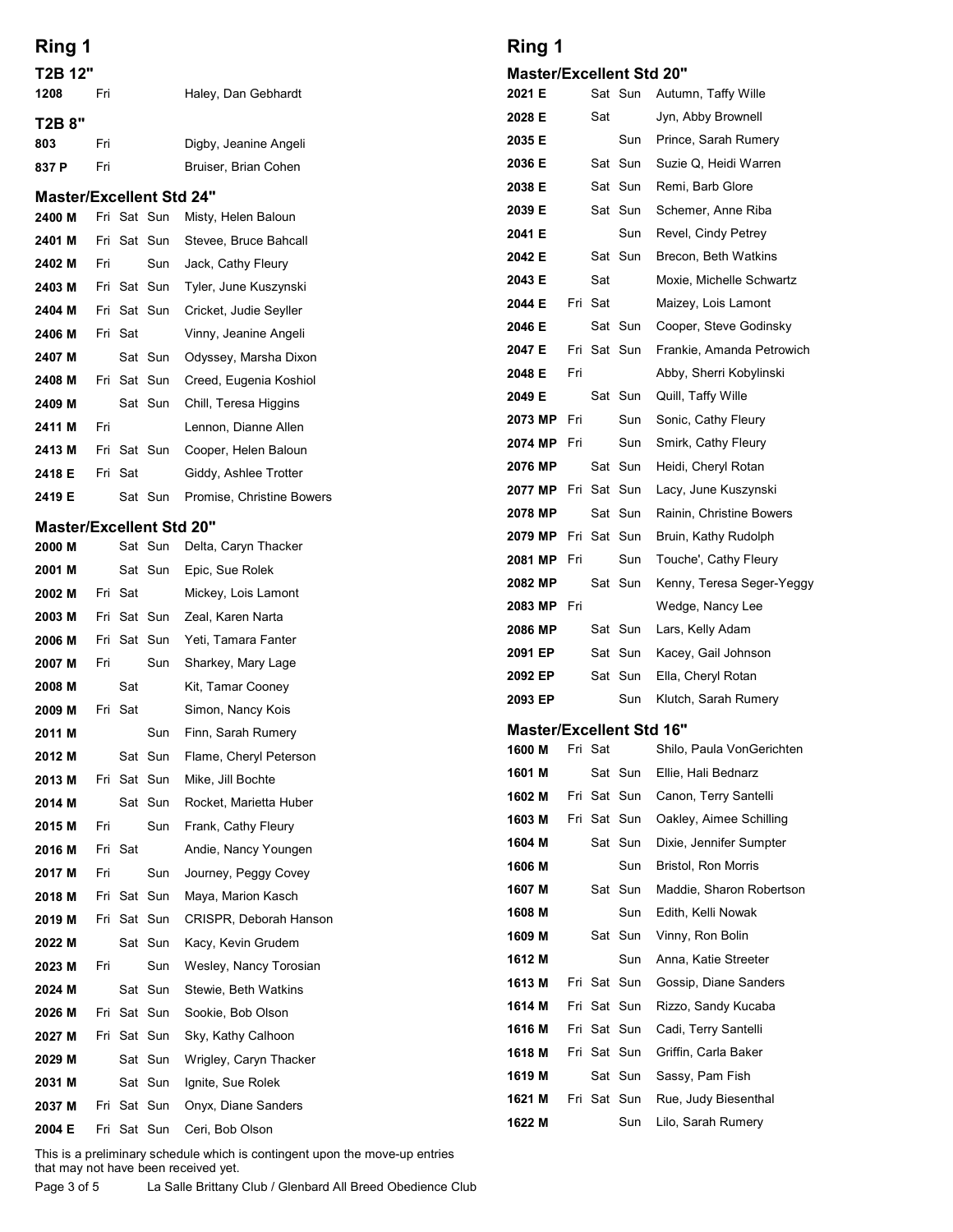### Master/Excellent Std 16"

| Ring 1                          |     |             |             |                                             | Ring 1                              |
|---------------------------------|-----|-------------|-------------|---------------------------------------------|-------------------------------------|
| <b>Master/Excellent Std 16"</b> |     |             |             |                                             | <b>Master/Excellent Std</b>         |
| 1623 M                          |     | Fri Sat     |             | Rookie, Paula VonGerichten                  | 806 M<br>Sat Sun                    |
| 1624 M                          |     |             | Sat Sun     | Madison, Hali Bednarz                       | Fri Sat Sun<br>807 M                |
| 1626 M                          |     | Fri Sat Sun |             | Katie, Terry Santelli                       | 808 M<br>Fri Sat Sun                |
| 1627 M                          |     | Fri Sat Sun |             | Tally, Aimee Schilling                      | 809 M<br>Fri Sat Sun                |
| 1611 E                          |     | Sat         |             | Ellie, Abby Brownell                        | 810 M<br>Sat Sun                    |
| 1617 E                          | Fri |             |             | Gigi, Sherri Kobylinski                     | 811 M<br>Sat                        |
| 1631 E                          | Fri |             |             | Titus, Tracy Newman                         | 815 M<br>Sat Sun                    |
| 1647 MP                         | Fri |             |             | Ellie, Kim Licthenberger                    | 828 MP<br>Fri                       |
| 1648 MP                         | Fri |             | Sun         | Brie, Leslie Bower                          | Sat Sun<br>829 MP                   |
| 1649 MP                         |     | Fri Sat     |             | Dirk, Leslie Forrest                        | Fri Sat<br>831 MP                   |
| 1651 MP                         |     | Fri Sat Sun |             | Frisco, Ninette Sandefur                    | Sun<br>832 MP<br>Fri                |
| 1652 MP                         |     |             | Sun         | AJ, Katie Streeter                          | Sat Sun<br>833 MP                   |
| 1653 MP                         | Fri |             | Sun         | Scout, David Booth                          | Master/Excellent Std                |
| 1654 MP                         |     |             | Sat Sun     | Echo, Taffy Wille                           | Sat Sun<br>400 MP                   |
| 1656 MP                         |     | Fri Sat     |             | Hidee, Bob Melka                            | Sat Sun<br>401 MP                   |
| 1657 MP                         |     | Fri Sat     |             | Brecken, Kathy Goodell                      | Sun<br>402 MP                       |
| 1658 MP                         |     |             | Sun         | Giulia, Cathy Fleury                        | Sun<br>406 EP                       |
| 1659 MP                         |     |             | Sat Sun     | Aliyah, Sherri Walker                       | Open Std 24"                        |
| 1661 MP Fri                     |     |             | Sun         | Shelby, Theresa Przybylski                  | Fri Sat Sun<br>2417                 |
| 1662 MP                         |     |             | Sat Sun     | Redford, Peggy Covey                        | Sat Sun<br>2424                     |
| 1663 MP                         |     |             | Sat Sun     | Stat, Diane Sanders                         | Open Std 20"                        |
| 1664 MP Fri                     |     |             |             | Robin, Sue Fregien                          | 2054<br>Sat Sun                     |
| 1669 EP                         |     |             | Sat Sun     | Mo, Lisa Hanley                             | 2056<br>Sun                         |
| 1671 EP                         |     |             | Sun         | Nelly, Kent Hildebrand                      | Sun<br>2057                         |
| 1672 EP                         |     | Sat         |             | Pizzazz, Michelle Kolb                      | Sat<br>2058                         |
| <b>Master/Excellent Std 12"</b> |     |             |             |                                             | Sun<br>2096 P                       |
| 1201 M                          | Fri |             | Sun         | Brio, Faye Roche                            | Open Std 16"                        |
| 1202 M                          |     |             | Fri Sat Sun | Ditto, Mary Doyle                           | 1635<br>Fri Sat                     |
| 1203 M                          |     |             | Fri Sat Sun | Aleena, Supavee Janlekha                    | Open Std 12"                        |
| 1204 M                          |     |             | Sat Sun     | Sterling, Marsha Dixon                      | 1217<br>Sat                         |
| 1206 M                          |     |             | Fri Sat Sun | McCubbie, Paiboon Tanapipatkulchai          | Sat<br>1218                         |
| 1207 M                          | Fri |             | Sun         | Skye, Han Yu                                | Sat Sun<br>1219                     |
| 1208 M                          |     | Fri Sat     |             | Haley, Dan Gebhardt                         | Open Std 8"                         |
| 1200 E                          |     | Fri Sat     |             | Louis, Renate Skinner                       | 837 P<br>Fri Sat Sun                |
| 1212 E                          | Fri | Sat         | Sun         | Cooper, Judy Biesenthal                     |                                     |
| 1213 E<br>1230 MP               |     |             | Fri Sat Sun | Topper, Mona Lilly<br>Helix, Deborah Hanson | Novice Std 24"<br>2429 B<br>Fri Sat |
| 1231 MP                         |     | Fri Sat     |             | Tika, Candie Dodson                         | 2431 B<br>Sat Sun                   |
|                                 |     |             |             |                                             |                                     |
| 1232 MP Fri Sat Sun             |     |             |             | Trump, Terry Santelli                       | Novice Std 20"                      |

| 1662 MP                                             |     | Sat Sun     |         | Redford, Peggy Covey                                                                                                                      | 2424                  |     | Sat Sun     |         |  |
|-----------------------------------------------------|-----|-------------|---------|-------------------------------------------------------------------------------------------------------------------------------------------|-----------------------|-----|-------------|---------|--|
| 1663 MP                                             |     | Sat Sun     |         | Stat, Diane Sanders                                                                                                                       |                       |     |             |         |  |
| 1664 MP                                             | Fri |             |         | Robin, Sue Fregien                                                                                                                        | Open Std 20"<br>2054  |     |             | Sat Sun |  |
| 1669 EP                                             |     |             | Sat Sun | Mo, Lisa Hanley                                                                                                                           | 2056                  |     |             | Sun     |  |
| 1671 EP                                             |     |             | Sun     | Nelly, Kent Hildebrand                                                                                                                    |                       |     |             |         |  |
| 1672 EP                                             |     | Sat         |         | Pizzazz, Michelle Kolb                                                                                                                    | 2057<br>2058          |     | Sat         | Sun     |  |
| <b>Master/Excellent Std 12"</b>                     |     |             |         |                                                                                                                                           | 2096 P                |     |             | Sun     |  |
| 1201 M                                              | Fri |             | Sun     | Brio, Faye Roche                                                                                                                          |                       |     |             |         |  |
| 1202 M                                              |     | Fri Sat Sun |         | Ditto, Mary Doyle                                                                                                                         | Open Std 16"<br>1635  |     | Fri Sat     |         |  |
| 1203 M                                              |     | Fri Sat Sun |         | Aleena, Supavee Janlekha                                                                                                                  |                       |     |             |         |  |
| 1204 M                                              |     | Sat Sun     |         | Sterling, Marsha Dixon                                                                                                                    | Open Std 12"          |     |             |         |  |
| 1206 M                                              |     | Fri Sat Sun |         | McCubbie, Paiboon Tanapipatkulchai                                                                                                        | 1217                  |     | Sat         |         |  |
| 1207 M                                              | Fri |             | Sun     | Skye, Han Yu                                                                                                                              | 1218                  |     | Sat         |         |  |
| 1208 M                                              |     | Fri Sat     |         | Haley, Dan Gebhardt                                                                                                                       | 1219                  |     | Sat Sun     |         |  |
| 1200 E                                              |     | Fri Sat     |         | Louis, Renate Skinner                                                                                                                     | Open Std 8"           |     |             |         |  |
| 1212 E                                              | Fri |             | Sun     | Cooper, Judy Biesenthal                                                                                                                   | 837 P                 |     | Fri Sat Sun |         |  |
| 1213 E                                              |     | Sat         |         | Topper, Mona Lilly                                                                                                                        | Novice Std 24"        |     |             |         |  |
| 1230 MP                                             |     | Fri Sat Sun |         | Helix, Deborah Hanson                                                                                                                     | 2429 B                |     | Fri Sat     |         |  |
| 1231 MP                                             |     | Fri Sat     |         | Tika, Candie Dodson                                                                                                                       | 2431 B                |     | Sat Sun     |         |  |
| 1232 MP Fri Sat Sun                                 |     |             |         | Trump, Terry Santelli                                                                                                                     | <b>Novice Std 20"</b> |     |             |         |  |
| <b>Master/Excellent Std 8"</b>                      |     |             |         |                                                                                                                                           | 2062 <sub>B</sub>     |     | Sat Sun     |         |  |
| 800 M                                               |     | Sat         |         | Rooster, Mona Lilly                                                                                                                       | 2063 B                |     | Fri Sat Sun |         |  |
| 801 M                                               |     | Sat         |         | Tess, Ken Smith                                                                                                                           | 2064 B                | Fri |             | Sun     |  |
| 802 M                                               |     |             | Sat Sun | Bean, Susan Chapman                                                                                                                       | 2066 B                |     | Sat Sun     |         |  |
| 803 M                                               |     | Fri Sat     |         | Digby, Jeanine Angeli                                                                                                                     | 2067 B                |     | Sat Sun     |         |  |
| 804 M                                               |     |             | Sun     | Dallas, Sally Boeke                                                                                                                       |                       |     |             |         |  |
| that may not have been received yet.<br>Page 4 of 5 |     |             |         | This is a preliminary schedule which is contingent upon the move-up entries<br>La Salle Brittany Club / Glenbard All Breed Obedience Club |                       |     |             |         |  |

### Master/Excellent Std 8"

| 800 M | Sat     | Rooster, Mona Lilly   | 2063 B            | Fri |
|-------|---------|-----------------------|-------------------|-----|
| 801 M | Sat     | Tess, Ken Smith       | 2064 B            | Fri |
| 802 M | Sat Sun | Bean, Susan Chapman   | 2066 B            |     |
| 803 M | Fri Sat | Digby, Jeanine Angeli | 2067 <sub>B</sub> |     |
| 804 M | Sun     | Dallas, Sally Boeke   |                   |     |
|       |         |                       |                   |     |

## Ring 1

#### Master/Excellent Std 8"

| Ring 1                          |     |            |             |                                                | Ring 1                         |     |             |                        |                                                 |
|---------------------------------|-----|------------|-------------|------------------------------------------------|--------------------------------|-----|-------------|------------------------|-------------------------------------------------|
| <b>Master/Excellent Std 16"</b> |     |            |             |                                                | <b>Master/Excellent Std 8"</b> |     |             |                        |                                                 |
| 1623 M                          |     | Fri Sat    |             | Rookie, Paula VonGerichten                     | 806 M                          |     |             | Sat Sun                | Gretzky, Maria Sutjiamin                        |
| 1624 M                          |     |            | Sat Sun     | Madison, Hali Bednarz                          | 807 M                          |     | Fri Sat Sun |                        | Daisy, Laura Donaldson                          |
| 1626 M                          |     |            | Fri Sat Sun | Katie, Terry Santelli                          | 808 M                          |     |             | Fri Sat Sun            | Mint, Maxine Brinker                            |
| 1627 M                          |     |            | Fri Sat Sun | Tally, Aimee Schilling                         | 809 M                          |     | Fri Sat Sun |                        | Gigolo, Mary Doyle                              |
| 1611 E                          |     | Sat        |             | Ellie, Abby Brownell                           | 810 M                          |     |             | Sat Sun                | Forrest, Brianna Bedrosian                      |
| 1617 E                          | Fri |            |             | Gigi, Sherri Kobylinski                        | 811 M                          |     | Sat         |                        | Wise Guy, Mona Lilly                            |
| 1631 E<br>1647 MP Fri           | Fri |            |             | Titus, Tracy Newman                            | 815 M                          |     |             | Sat Sun                | Mellow, Susan Chapman                           |
| 1648 MP Fri                     |     |            | Sun         | Ellie, Kim Licthenberger<br>Brie, Leslie Bower | 828 MP<br>829 MP               | Fri |             | Sat Sun                | Herbie, Phil Nuger<br>Rowdy, Jennifer Panattoni |
| 1649 MP Fri Sat                 |     |            |             | Dirk, Leslie Forrest                           | 831 MP                         |     | Fri Sat     |                        | Storm, Nancy Youngen                            |
| 1651 MP Fri Sat Sun             |     |            |             | Frisco, Ninette Sandefur                       | 832 MP                         | Fri |             | Sun                    | Liam, Yohko Katz                                |
| 1652 MP                         |     |            | Sun         | AJ, Katie Streeter                             | 833 MP                         |     |             | Sat Sun                | Smooch, Patricia Burgess                        |
| <b>1653 MP</b> Fri              |     |            | Sun         | Scout, David Booth                             | <b>Master/Excellent Std 4"</b> |     |             |                        |                                                 |
| 1654 MP                         |     |            | Sat Sun     | Echo, Taffy Wille                              | 400 MP                         |     |             |                        | Sat Sun Teila, Sherry Speckels                  |
| 1656 MP Fri Sat                 |     |            |             | Hidee, Bob Melka                               | 401 MP                         |     |             | Sat Sun                | Finnick, Jennifer Panattoni                     |
| 1657 MP Fri Sat                 |     |            |             | Brecken, Kathy Goodell                         | 402 MP                         |     |             | Sun                    | Autumn, Cathy Fleury                            |
| 1658 MP                         |     |            | Sun         | Giulia, Cathy Fleury                           | 406 EP                         |     |             | Sun                    | Gamora, Sally Boeke                             |
| 1659 MP                         |     |            | Sat Sun     | Aliyah, Sherri Walker                          | Open Std 24"                   |     |             |                        |                                                 |
| 1661 MP Fri                     |     |            | Sun         | Shelby, Theresa Przybylski                     | 2417                           |     |             | Fri Sat Sun            | Frankee, Bruce Bahcall                          |
| 1662 MP                         |     |            | Sat Sun     | Redford, Peggy Covey                           | 2424                           |     |             |                        | Sat Sun Scout, Janice Hemauer                   |
| 1663 MP<br>1664 MP Fri          |     |            | Sat Sun     | Stat, Diane Sanders<br>Robin, Sue Fregien      | Open Std 20"                   |     |             |                        |                                                 |
| 1669 EP                         |     |            | Sat Sun     | Mo, Lisa Hanley                                | 2054                           |     |             | Sat Sun                | Woodstock, Marietta Huber                       |
| 1671 EP                         |     |            | Sun         | Nelly, Kent Hildebrand                         | 2056                           |     |             | Sun                    | Micah, Nancy Youngen                            |
| 1672 EP                         |     | Sat        |             | Pizzazz, Michelle Kolb                         | 2057                           |     |             | Sun                    | Ayla, Sarah Rumery                              |
| <b>Master/Excellent Std 12"</b> |     |            |             |                                                | 2058                           |     | Sat         |                        | Odell, Rae Powell                               |
| 1201 M                          | Fri |            | Sun         | Brio, Faye Roche                               | 2096 P                         |     |             | Sun                    | River, Janice Booth                             |
| 1202 M                          |     |            | Fri Sat Sun | Ditto, Mary Doyle                              | Open Std 16"                   |     |             |                        |                                                 |
| 1203 M                          |     |            |             | Fri Sat Sun Aleena, Supavee Janlekha           | 1635                           |     | Fri Sat     |                        | Keely, Susan Becker                             |
| 1204 M                          |     |            | Sat Sun     | Sterling, Marsha Dixon                         | Open Std 12"                   |     |             |                        |                                                 |
| 1206 M                          |     |            | Fri Sat Sun | McCubbie, Paiboon Tanapipatkulchai             | 1217                           |     | Sat         |                        | Imp, Donna McGregor                             |
| 1207 M                          | Fri |            | Sun         | Skye, Han Yu                                   | 1218<br>1219                   |     | Sat         | Sat Sun                | Finley, Maureen Urso<br>Jersey, Susan Manning   |
| 1208 M                          |     | Fri Sat    |             | Haley, Dan Gebhardt                            |                                |     |             |                        |                                                 |
| 1200 E                          |     | Fri Sat    |             | Louis, Renate Skinner                          | Open Std 8"                    |     |             |                        |                                                 |
| 1212 E                          | Fri |            | Sun         | Cooper, Judy Biesenthal                        | 837 P                          |     |             | Fri Sat Sun            | Bruiser, Brian Cohen                            |
| 1213 E                          |     | Sat        |             | Topper, Mona Lilly                             | Novice Std 24"                 |     |             |                        |                                                 |
| 1230 MP Fri Sat Sun             |     |            |             | Helix, Deborah Hanson                          | 2429 B                         |     | Fri Sat     |                        | Four, Melanie Herbst<br>Deacon, Tina Gradowski  |
| <b>1231 MP</b> Fri Sat          |     |            |             | Tika, Candie Dodson                            | 2431 B                         |     |             | Sat Sun                |                                                 |
|                                 |     |            |             | 1232 MP Fri Sat Sun Trump, Terry Santelli      | Novice Std 20"<br>2062 B       |     |             |                        |                                                 |
| <b>Master/Excellent Std 8"</b>  |     |            |             |                                                | 2063 B                         |     |             | Sat Sun<br>Fri Sat Sun | Ryder, Taffy Wille<br>Aura, Brian Cohen         |
| 800 M<br>801 M                  |     | Sat<br>Sat |             | Rooster, Mona Lilly<br>Tess, Ken Smith         | 2064 B                         | Fri |             | Sun                    | Lyra, Steve Cannon                              |
| 802 M                           |     |            | Sat Sun     | Bean, Susan Chapman                            | 2066 B                         |     |             | Sat Sun                | River, Taffy Wille                              |
| 803 M                           |     | Fri Sat    |             | Digby, Jeanine Angeli                          | 2067 B                         |     |             |                        | Sat Sun Fanta, Brianna Bedrosian                |
| 804 M                           |     |            |             | Sun Dallas, Sally Boeke                        |                                |     |             |                        |                                                 |
|                                 |     |            |             |                                                |                                |     |             |                        |                                                 |